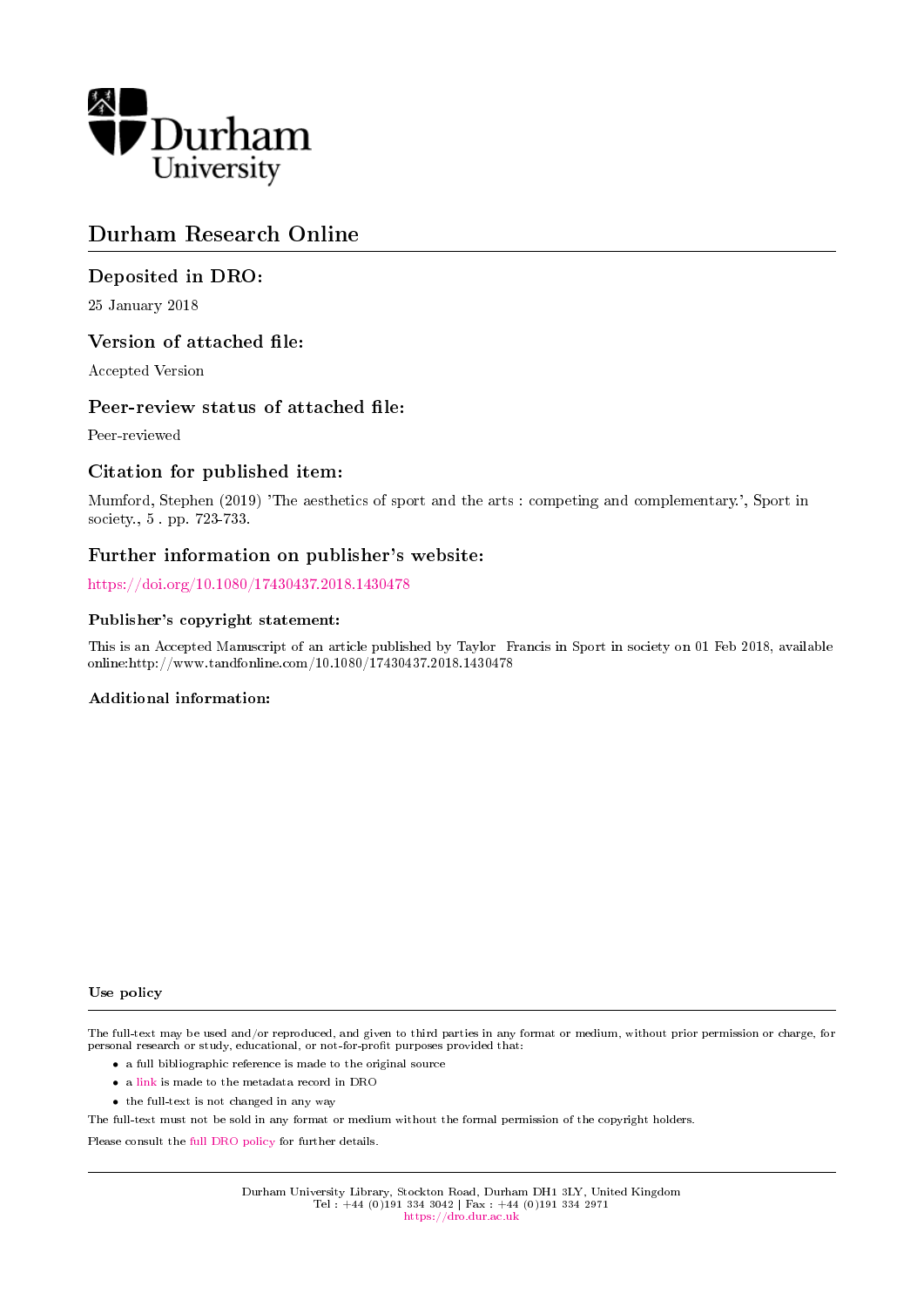# The aesthetics of sport and the arts: competing and complementary

Stephen Mumford

Durham University and Norwegian University of Life Sciences

## **1. The peculiarity of the sporting aesthetic**

The connection between sport and art is a complex one, as is evident from the lively literature that was once generated on the topic (see Aspin 1974; Best 1974, 1978, 1985; Cooper 1978, Elliott 1974; Gaskin and Masterson 1974, Reid 1970). There is plenty of art about sport, and there are many examples of competitions involving art, but a more vexed question concerns whether sport is or ever could itself be art. It is less controversial that aesthetic values are to be found in sport (Gumbrecht 2006) but even here we should acknowledge the peculiar nature of such aesthetics and their complex connections with the sports that produce them. This will be the topic of the present paper.

The aesthetics of sport, it will be argued, stem from the particularities of what I will call the metaphysical basis of sport, understanding metaphysics in a broad sense. I am not offering a complete survey of what this basis of sport is. I will largely, though not entirely, neglect the topic of causation, for instance, even though it could be argued that it is the most significant metaphysical concept in sport (Mumford 2015). Instead, I will concentrate on three features of sport that explain some of its distinctive aesthetics. The point is to show how and why sport is capable of producing the special kinds of aesthetic values that it does. Again, the paper cannot be complete even on this more limited topic; but by illustrating three distinctive features of sport the main claim will be supported. The approach throughout will be that of analytic philosophy.

The three features in sport, that I claim explain some aspect of its distinctive aesthetics, are:

- **Competition**
- Indeterminism
- Emergent holism, in relation to team sports

I will consider each of these in turn.

#### **2. Competition**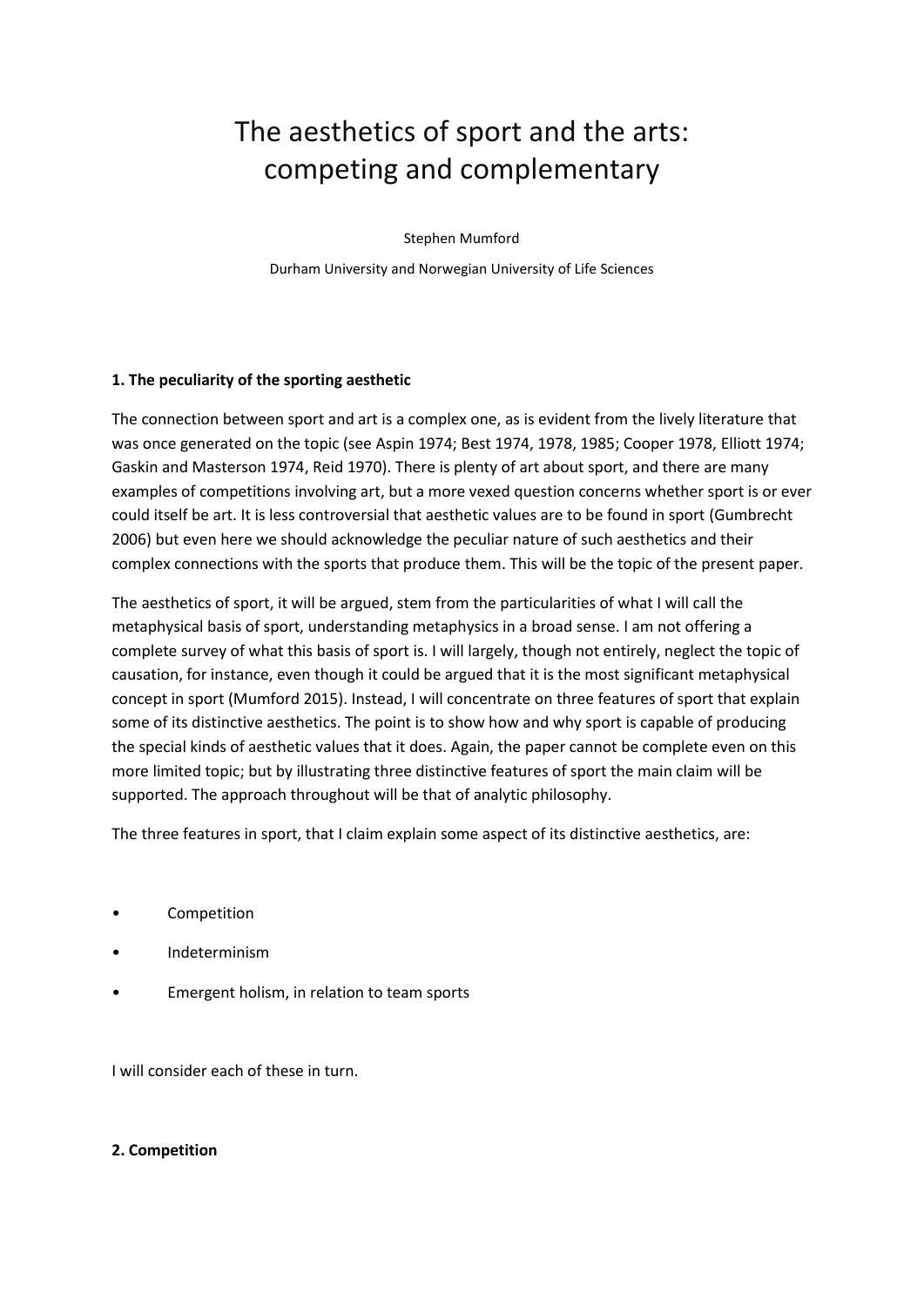The clichés that sport is art and that some of its greatest players are artists are refuted through a consideration of the role of competition and, in particular, the goal of winning (see Mumford 2011, ch. 5). The point of sport is to win and its goals are entirely lusory (from ludos = game playing). For example, nothing really hinges on jumping over a very high bar. No life is directly saved, nor is any natural disaster averted. And if it were so vital to get to the other side of the bar, it would be much easier to walk under it. Nor does it really matter that a football is forced into the net or a golf ball into a small hole. These 'accomplishments' matter only within a context of game playing and in compliance with a set of constitutive rules, for instance, that the golf ball go into the hole by being struck with a club or putter rather than being placed into it by hand. It is the game – the competitive game – that gives these outcomes the meaning that they have. It can thus be said that ceasing to hold a lusory attitude to such goals is to cease playing the sport and to commence some other activity. For example, if in football one stops trying to win the game, by outscoring the opposition, and instead begins juggling the ball, then one is not really playing football anymore but doing something else, such as trying to impress or entertain.

It follows from this that even though sport produces beauty and other aesthetic values quite frequently, if one's primary aim in participating is to produce aesthetic values, then one is not truly playing sport: perhaps one would instead be making art, or attempting to do so (bearing in mind that what makes something art is not simply that it produces aesthetic value, as we shall see). Thus, when sport is being played – in pursuit of the lusory goals – then any aesthetic that is produced is incidental; that is, it is non-essential to the activity *qua* sport.

There is of course a class of sports that seem to present an obvious counterexample to this claim. Some sports have aesthetic values as an explicit aim, such as ice dance, gymnastics, diving and synchronised swimming. Aren't these cases where the aesthetic is the primary goal? But a little further consideration reveals that we do not have to reverse our original judgement. In such examples, the competitors aim to present the aesthetic virtues of the relevant sport to the judges in order to win. They remain *competitors*, even though the competition is a competition to produce aesthetic value. What count as the aesthetic virtues of the sport is, of course, defined and codified such that there is a degree of clarity over what the athlete must produce in order to be a winner. And it is apparent that the aim of winning is the primary goal if one considers the following: what happens if such a sport revises its norms of aesthetic value? Perhaps a particular move, which is considered to produce aesthetic value, is suddenly prohibited in the codification. It would then almost certainly be the case that every serious competitor would cease employing that move in their routine. Indeed, continuation of its use would suggest that winning was no longer that athlete's goal. The athlete would then have stopped competing in that sport and, again, have decided to produce beauty instead as an alternate activity. Hence, the case of the 'aesthetic sports' does not change our original judgement that competition is in every case the aim of sport.

This judgement might seem to denigrate the role of aesthetics in sport: it must always be secondary, where it is produced, we say. But the relationship between sport and its aesthetics is complex. This is because a class of aesthetic values are such that they tend to be produced in the pursuit of the lusory goals of sport. In simpler terms, competition has a tendency to create aesthetic value. I admit that I am saying very little on the ontology of aesthetics: what exactly is the nature of aesthetic value and the manner in which it exists, whether it is 'real' or subjective, and so on. But this is mainly because the points I am making hold no matter which of the accounts of aesthetic value are adopted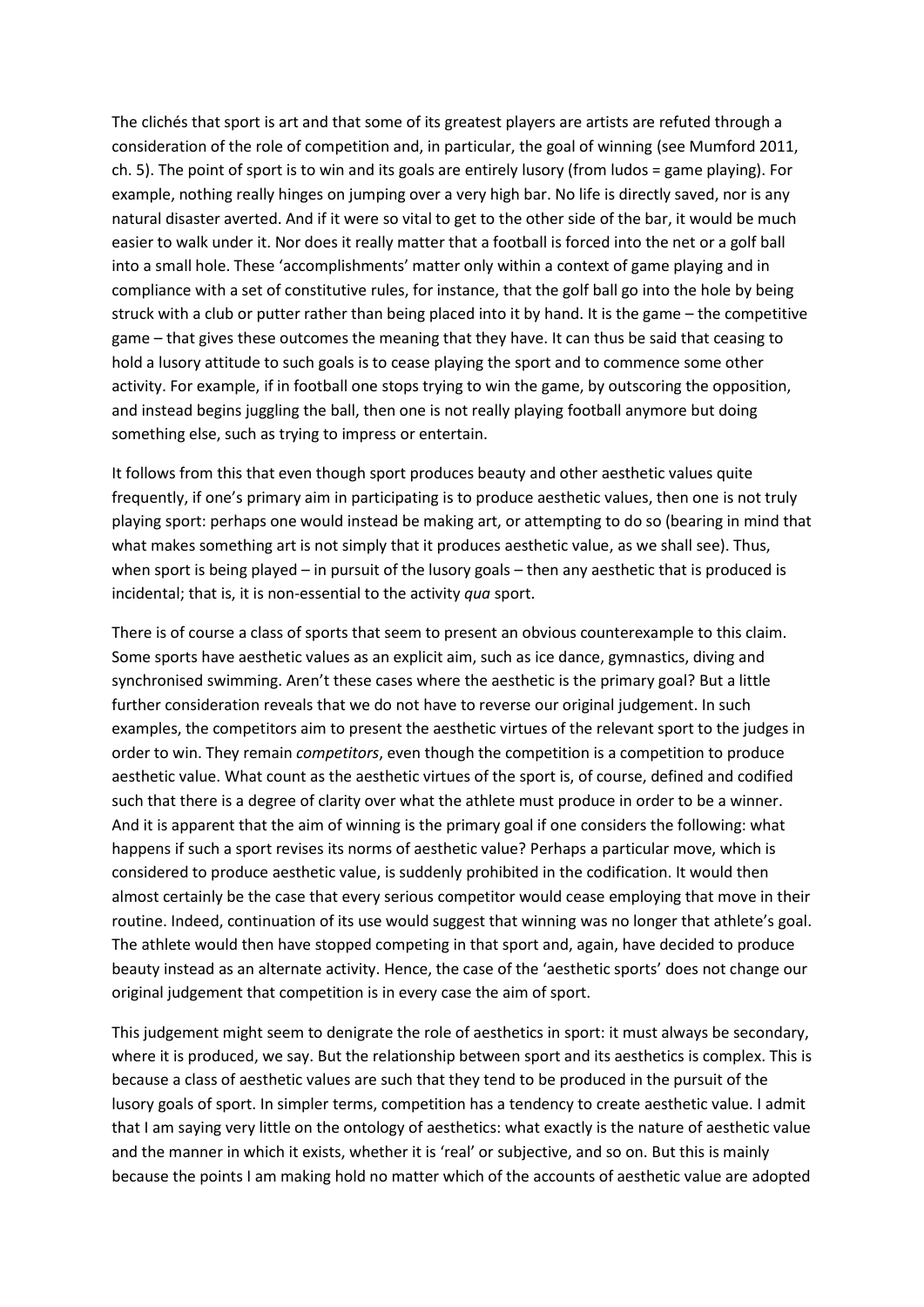and it is thus not pertinent to enter those debates here. What matters is that it is in pursuit of the lusory goals that such values are produced. Arguably, the competitive aspect of sport contributes most to its aesthetic dimension. When athletes try their hardest, run their fastest, jump their highest, take a shot with most care and control, this is when the aesthetics of human movement are at their greatest. And the point yields something of a paradox of the sporting aesthetic: it is produced most when the aim is not to produce it.

Let us compare two runners. One is barely trained, taking a run in an attempt to regain long-gone fitness, has received no coaching to develop an efficient running style and, indeed, with increasing tiredness starts to flail around with a lack of control and gets slower and slower until the run stops. The other aims to beat all competitors, runs with efficiency, grace and style, paces the effort to finish strongly, has a well-developed musculature because of a prolonged sporting career and training regime, and completes the same distance in a fraction of the time of the other runner. Now, again staying clearer of some bigger ontological questions on the nature of aesthetics, it is without doubt the second kind of runner who produces the higher aesthetic value and the greater aesthetic experience for the viewer. Similarly, we are attracted by power, speed, extension, control, elegance, technique, and so on: all the physical features that also tend towards sporting success in competitive contexts. Hence, by not pursuing sporting aesthetics but, rather, sporting success, one is more likely to produce those aesthetic features in any case, which is why we can think of this relationship as somewhat paradoxical.

The mystery of this connection between the competitive nature of sport and the aesthetic values it tends to produce is dispelled when one considers that there are other cases where something is gained primarily in pursuing something else. For example, striving to be happy is not itself very successful in making one happy. If one simply wants to be happy, but with little idea of how such happiness is to be achieved, one is likely to end up without it. Instead, someone might want a big family or a successful career, or to write a novel, to be loved and so on, and in attaining those goals also finds that they are happy. Similarly, your aim could be to save the planet from environmental disaster rather than saving money on your fuel bills. But if you reduce your energy consumption in order to save the planet, this will most likely tend towards reducing your energy bills nevertheless.

What is true of sport might be true of a number of other practices. Competition occurs not just in sport but also in games, in careers and, of course, there can be art competitions such as the Turner Prize and the Booker Prize for fiction. It could be that, in appropriate circumstances, competition is connected with increased aesthetic value. But there are other cases of competition that seem to have no connection whatsoever with aesthetic value and might even lessen it. The economic competition for resources could, for instance, have an aesthetically detrimental effect on the environment or landscape. I have no general theory to offer that distinguishes aesthetic-enhancing competitive practices from those that are neutral or detrimental. For my argument, I need only the claim that, in the case of sport, competition can tend towards the aesthetic. The word 'tendency' is vital, however. A tendency is stronger than a pure contingency but might be less than a necessity. Smoking tends towards cancer, for example, meaning that smokers are thought to have a higher chance of cancer, ceteris paribus, than non-smokers. But it is not necessitated that any particular smoker gets cancer (Mumford and Anjum 2011: ch. 8). Similarly, the competitive nature of sport tends towards its aesthetic enhancement; but there could easily be some cases where it doesn't. There are many instances of two marathon runners deliberately crossing the line together without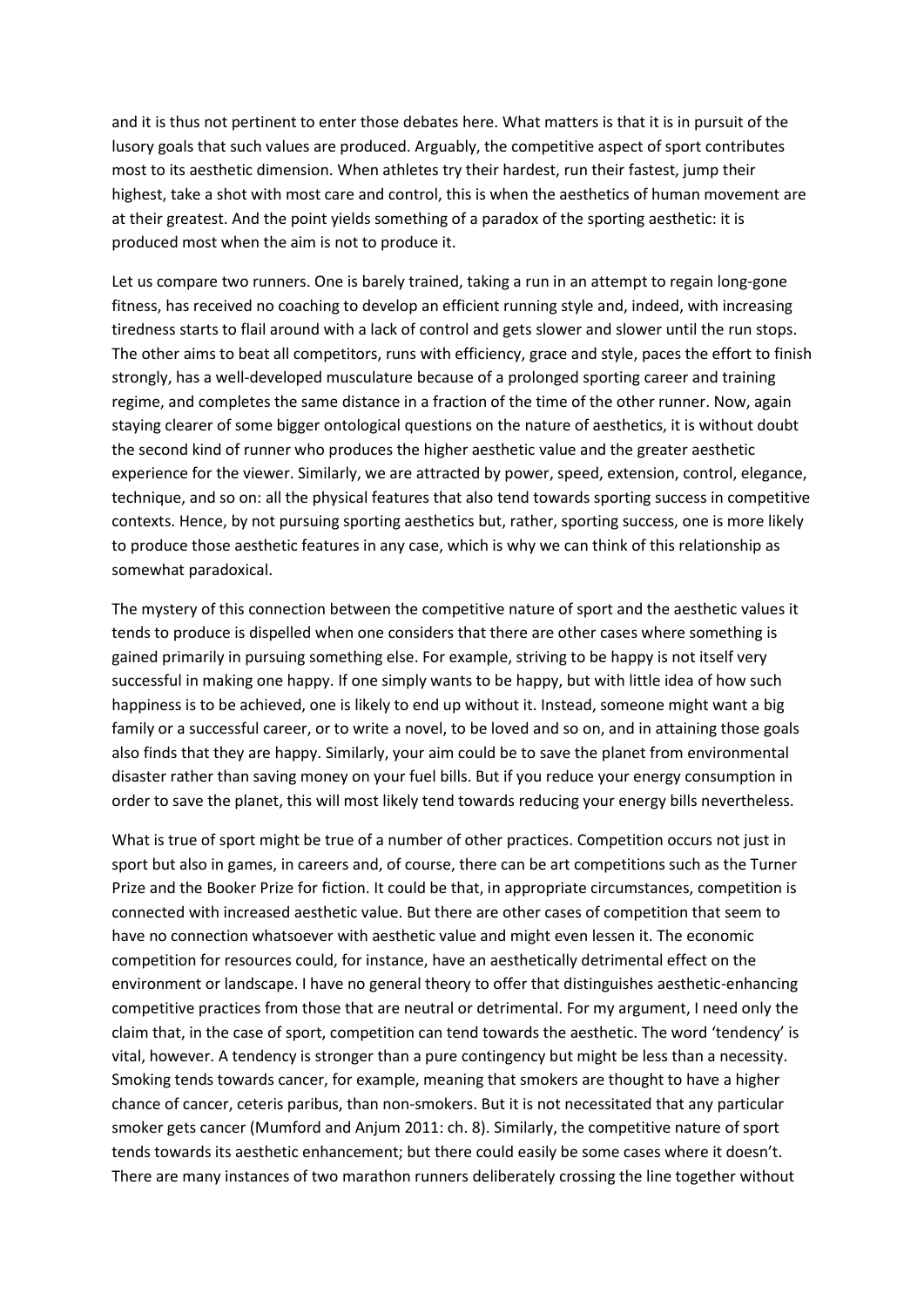competing to do so first. And although the competitive aspect of sport has been suspended in these cases, they might yet provide beautiful moments.

# **3. Indeterminism**

The second metaphysical feature of sport I consider, that is productive of a part of its aesthetics, is indeterminism. It may seem surprising that there is a link between indeterminism and aesthetics but one can indeed be found. One has to acknowledge, however, a distinctive aesthetic feature of sport, which itself is controversial, namely its dramatic aspect. It is here that the topic of causation is also relevant but I will not be considering it in any philosophical detail.

We need first to understand the distinction between determinism and indeterminism if we are to grasp how it bears on the sporting aesthetic. Determinism is best understood as the view that there is only one possible future (as, e.g., van Inwagen 1983: 2) and that this is/was true at any point in history. Indeterminism would then be most simply understood as the negation of that, though we will see that the term indeterminism could be used to describe many different sorts of situations. There are also a variety of different reasons why determinism would be the case. Some might say that the current total state of the universe together with the laws of nature fix all future states of the universe. Another way of looking at determinism is the view that every event has a cause and a cause always necessitates its effect. A further view, which doesn't need causation at all, would be just that the whole history of the universe is predetermined, set in stone, and no one can do anything to change it.

It is notable that neither determinism nor indeterminism – as the latter is typically understood – fits well with the idea of sport. If we apply the idea of determinism to sport, it would entail that there is only one possible winner of any particular contest. There can only be one result, presumably no matter how much, or how little, the contestants try. Sport then loses its point for the competitors and its interest for the spectators. Consider, for instance, how we feel if we ever hear that a game has been 'fixed' or, worse, if we knew in advance that it was fixed. It would lose all sporting interest to us immediately (though it might be interesting from other perspectives, e.g., a criminal one). Although it also includes slightly different issues, consider also how watching a sporting contest that has already occurred, even without knowing the result, seems to lack some of the excitement of watching a contest that is live and where the outcome is still to be decided (Fisher 2005). These cases seem to show us that we want to watch sport where the result is genuinely up for grabs, rather than the contestants playing out what is already decided. And then why distinguish the case of a fixed match, in which the result has been agreed in advance and a match that is fixed by the laws of nature to permit only one possible outcome?

While it makes no sense for sport to be premised on determinism, then, things seem hardly better if indeterminism is the case. Suppose that the outcome of a sporting contest is decided by some random element, akin to the toss of a coin. Would that be of comfort to either the participants or the spectators who were concerned about the necessity of sporting outcomes? If the results are a matter of pure chance, then we seem in hardly any better position. Coin tossing would not make a good spectacle. The problem would be that the players would have no control over the outcomes, hence no say in what they are. Why then train in advance? Why have a strategy or tactics? One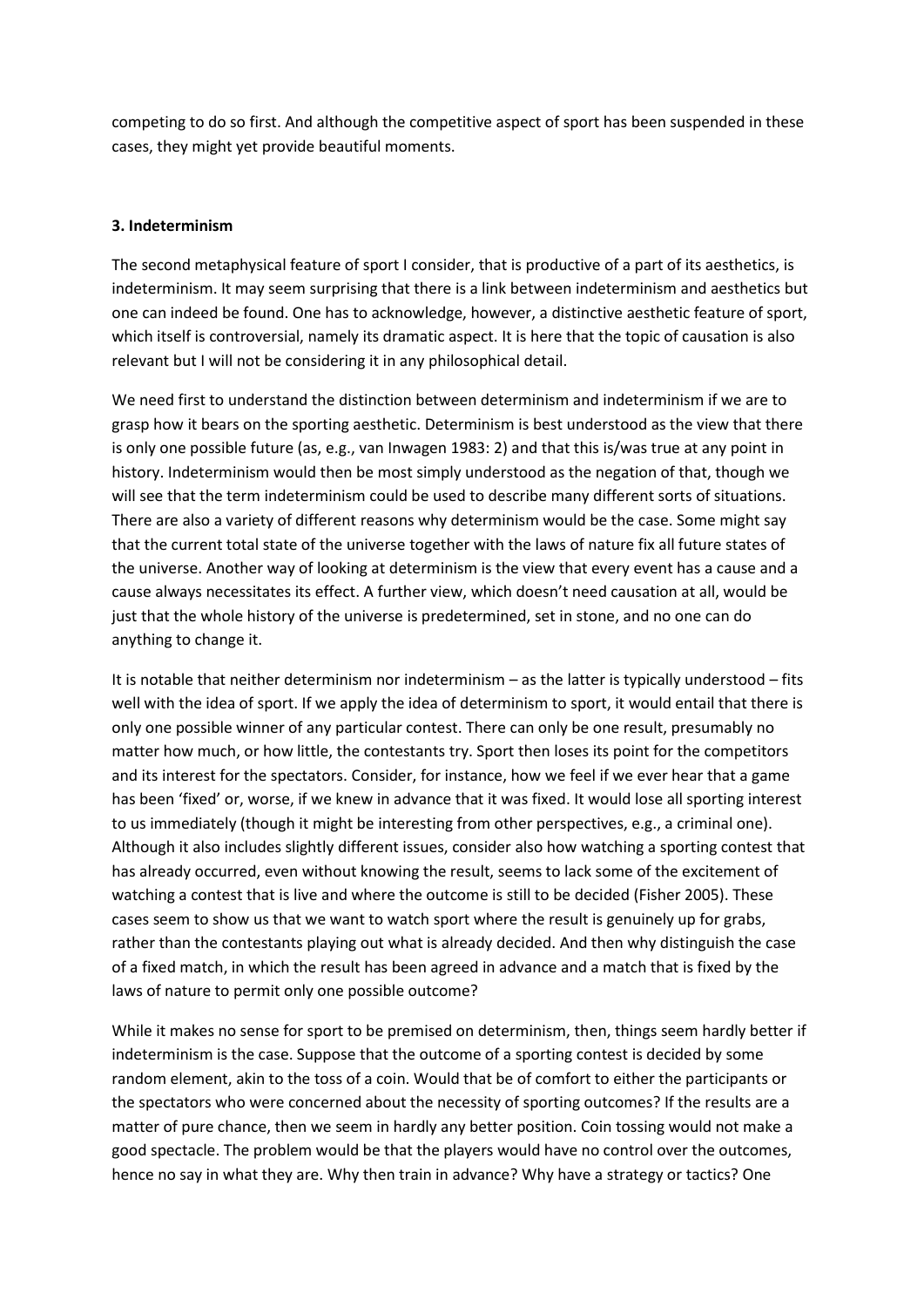couldn't have a legitimate strategy in coin tossing. It is supposed to be a game of pure chance in which you are not allowed to influence the outcome. And, then, why would it be of any interest at all to watch such a game of chance? Indeed, games of chance might be some fun to play, if there are stakes involved, but they would be of very limited interest to watch. We want to see sporting participants negotiate their ways through a series of challenges, using skill, strength, dexterity and experience to conquer them. There is some aesthetic appeal in seeing such problem-solving and this can only occur if the sportsmen and women have influence over the outcomes.

If we had a stark choice between determinism and this randomised version of indeterminism, then it seems there is no place for meaningful sport. Fortunately, there is a version of indeterminism that allows us what we need. Furthermore, we can see that it provides a metaphysical basis for a key aesthetic feature of sport. This is a form of indeterminism that, while it denies that everything is necessitated, it also denies that sporting outcomes are purely random matters. Both those options deny the athletes any control – because both deny there is any alternative to the actual outcomes that the athlete is able to bring about. Instead, the solution is in terms of tendencies once more: the better athlete tends to beat the weaker because they have a power to do so (Mumford and Anjum 2014). Training hard so that you have the requisite sporting skills increases your likelihood of success, though this will in almost every case be a matter comparative to the other contestants. Tendencies can reveal themselves in frequencies of outcomes, though, again, they don't have to. They only tend to do so. If a stronger team plays a weaker team ten times, then, you would expect the stronger to team to win most contests (and we will avoid saying that the team that wins most is the stronger simply in virtue of that fact, for this would make skill and aptitude redundant in explaining why one team tended to beat the other). But in any single contest, the weaker team has a chance. It is still worth them turning up and trying their best; and it remains an interesting spectacle for us to watch such a contest. Even over ten games, the weaker team has a chance – a slimmer chance – of winning the majority: but it is a chance that will tend towards zero (without reaching it) as the number of contests increases.

Adoption of a metaphysics of tendencies allows one to deny the necessitation of outcomes that follows from determinism but without lurching to a world of pure chance. Indeterminism is true, strictly speaking, even if just one event is not wholly determined. In rejecting determinism, then, one need not accept the extreme version of indeterminism in which randomness rules all. Instead, we can have a view of sport, as in causal action generally, in which the players have influence over outcomes and can attempt to sway them in their favour, even though they do not have absolute control. They can certainly be causally responsible for the outcomes they produce but where producing an outcome does not require guaranteeing it. And it is this form of indeterminism, I argue, that is responsible for what we call drama in sport, where I take dramatic value to be a sub-category of aesthetic value.

To make this claim more persuasive, I will illustrate it with a couple of examples and then offer some justification for a dramatic interpretation of sport.

My first example comes from football. Assume that a shot is taken, coming away from the player's boot in a general direction that she cannot control exactly but which is as best as she can do under the game circumstances to get it on target but away from the goalkeeper. It hits the crossbar and lands down on the line. Will it have backspin and come back out; or it will it have forward spin and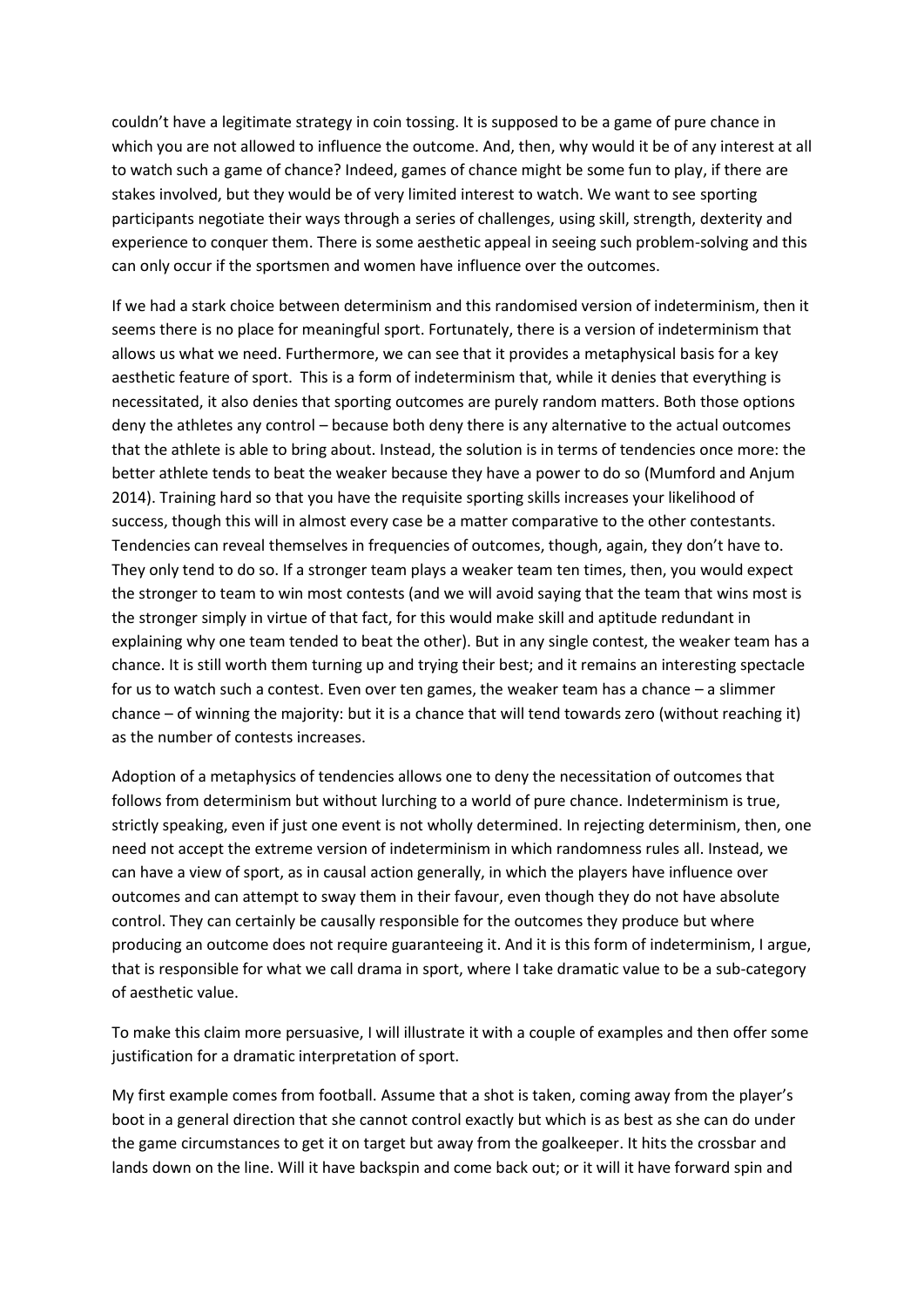bounce into the goal? If it genuinely could go either way, then it is exciting and dramatic to watch. A lot can hinge on such fine margins, which can make a big difference to the result of the contest. If it goes in, we certainly hold the scorer responsible. We assign her the credit: for although the shot was close to being a miss – had there been just a little less backspin – she exercised her footballing skill in making the shot, she deliberately kicked it in the right sort of direction, and so on. So even though she was unlikely to have the requisite control to repeat the same shot exactly as it was, she was exercising her skill and she did succeed in projecting the ball in a direction where it had a tendency to go into the goal. But sporting situations are often hypersensitive, where the slightest different in initial conditions can make a huge difference in outcome. Had the boot contacted the ball in some very slightly different way, that it was impossible for the player to control to such a level of detail, forward spin might well have taken the ball away from the goal. Anyone wanting a real-life example of such a fine margin making all the difference need only consider Geoff Hurst's famous (or infamous) second goal in the 1966 World Cup Final. He hit the ball in the direction of the goal. It struck the bar and fell very close to the line. It was not within Hurst's complete control, when the ball left his boot, that it would bounce over the line after it hit the crossbar. It was probably not within his control, even, that it would hit the bar and bounce down. We can be confident that he was not aiming to score-off-the-bar, rather than directly. But what drama it produced when he did so.

The second example is a golfer who makes a putt towards the hole. For a real-life example, consider one of Tiger Woods' best putts, at the 16<sup>th</sup> hole of the 2005 US Masters. The shot was taken from the outer edge of the green with the ball resting against the cut of the rough. Woods planned to hit the ball up hill on to the green above the hole and then let it change direction and roll back down towards the hole. The shot was executed exactly as planned but with the ball having only just enough momentum to reach the hole. Indeed, it teetered on the brink of the hole for what seemed like a whole second before it finally dropped in. It would be implausible to say that Woods had total control over this exact ending. Were he to attempt the same shot all day, every day, for the rest of his life, it is unlikely that he could repeat the same dramatic finish, with the ball pausing on the cusp. Nevertheless, we are right to credit him with the successful shot. A golfer does his or her best to plays a skilled shot with the best possible chance of falling in the hole. But there is no guarantee of outcome. Suppose it's a great shot. But still a gust of wind could divert it just at the wrong time, a blade of grass could spring up at the last second and change its course very slightly, or a squirrel could run across the ball's path and steal it. None of these matters are within the golfer's control. But if they don't happen, and the ball goes in, we are certainly right to give the golfer praise, and the trophy, even though he or she could not control everything that might have prevented the victory. That's how sport should be. But the more skilled a golfer is, the stronger a tendency his or her shots will have to go in the hole.

This indeterminism, and the uncertainty it leaves, contributes to the aesthetic of sport. We can be witness to a striving for – a tending towards – an outcome that is not guaranteed by the sportsperson's actions. Hence there is drama: the result is always up for grabs, fortunes can change rapidly on the basis of little things, anything can happen, even though some events are more likely than others. But it means that sport is oftentimes surprising, and thus capable of filling us with a sense of wonder. Even where the outcome is not a surprise, there can still be the dramatic satisfaction of an uncertainty that resolves into a deserved victory, rewarding superior skill and strength.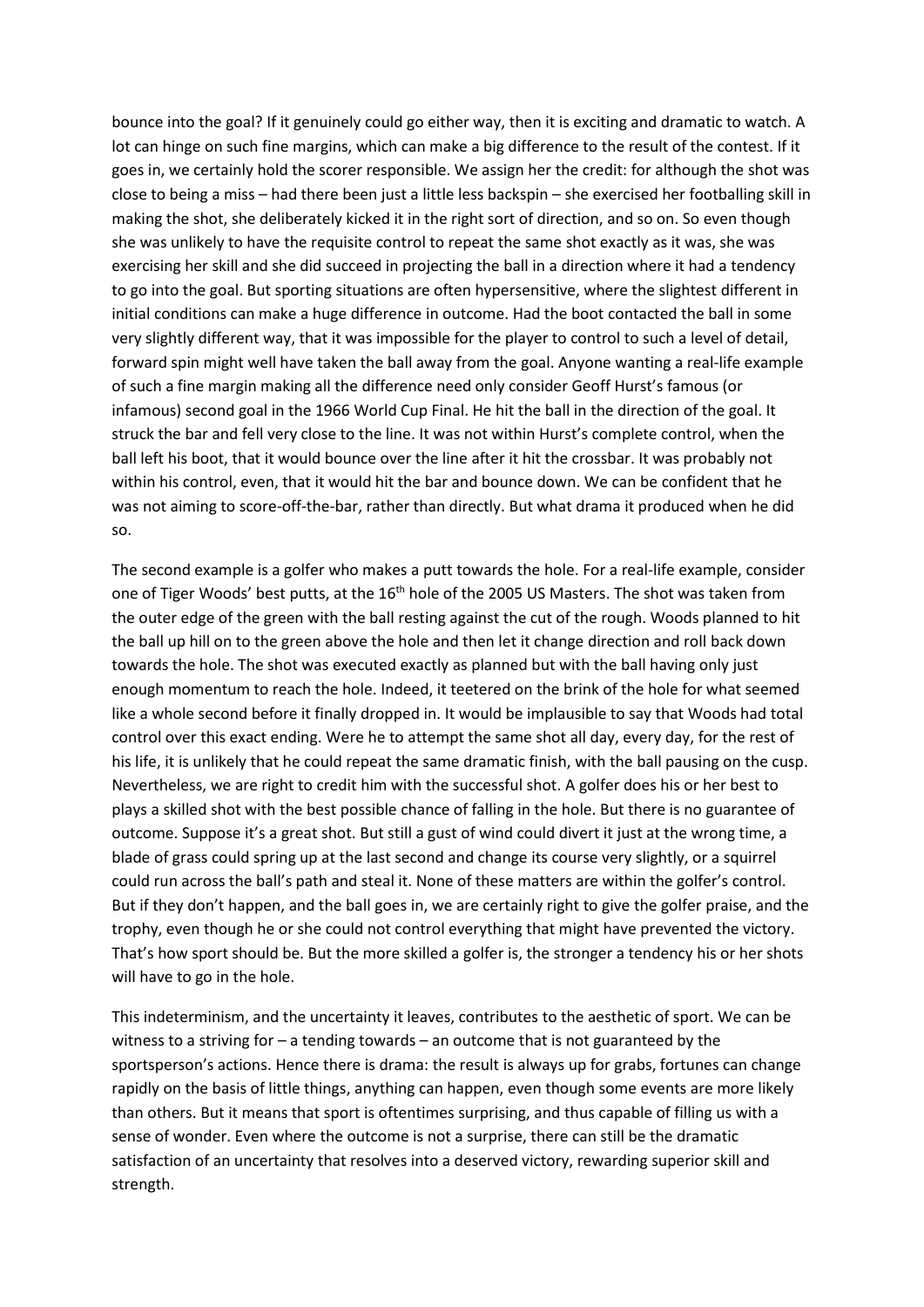Again there can be a comparison between this feature of sport, producing its particular aesthetic, and some similar cases in recognised arts. Improvised performance in jazz contains, for the audience and musicians, a thrill of uncertainty that hopefully gets resolved when, through skill and experience, the players are able to take the music through a journey to reach a satisfactory conclusion. Or consider the seemingly random drips of a Jackson Pollock painting. Pollock knew pretty well where he wanted the drips to fall but the technique allowed only a degree of control. Things could easily have gone wrong. But there was pleasure to be had when the painting was satisfactorily 'resolved' by those uncertainties resulting in an effective and powerful work of art.

Before leaving this topic of indeterminism as the basis of sporting drama, it should be acknowledged that the credentials of sport to qualify as real drama have been challenged. Elsewhere I have defended the claim that the drama in sport is real enough so I will not repeat all the points here (Mumford 2011, ch. 6). Briefly, David Best alleged that the cases of sport and drama are not analogous. For instance: 'It is the character of the athlete which is shown in sport, whereas in drama it is the character not of the actor but of the person he or she is portraying' (Best 1985: 536). However, the two cases are not so dissimilar. The sportsman or woman indeed seems to adopt a role when playing sport; for instance, he or she could be aggressive in a game against an opponent who is also a personal friend. And just as they might bring something of their own personality to the sporting role they play, so could an actor on the stage or screen. Indeed, this is a valid reason for a choice of casting: what the actor will bring to the part. The actor adopts a role for the entertainment of our dramatic sensibilities, and the same can be understood of the men and women of professional sport. Spectator sports are not just about winning and losing but also attracting paying customers to watch it: and they will do so if there is a serious prospect of drama played out in front of them.

## **4. Emergence**

The topic of emergence has been a thorny one in philosophy for some time. Its relation to sport has been rarely discussed but it seems highly relevant to team sports and, I will argue, is the ground of another feature of sport's aesthetics. Although emergence seems most pertinent to team sports it may not be exclusively so. It is certainly easier, however, to explain the idea first in terms of teams.

The philosophical notion of emergence concerns certain types of case where properties of wholes are not found among their parts. We have to be careful how we articulate this, though. Two rightangled triangles can form a whole that is a square, if they are aligned in a particular way. The whole is square but the two parts that form it are not squares. However, if this were to count as emergence, it would make it too ubiquitous and the case is best thought of as mere composition with an arrangement. Similarly, a whole might weigh 10 kg though none of its parts do. The weight of the whole is simply the addition or aggregate of the weights of the parts. For the concept of emergence to be useful, it should not apply to too many things. Nor should it apply to too few. We want a philosophical concept that applies to the sorts of things that we think ought to count as emergent, while also allowing that a precise, regimented concept could rule some things not to be emergent that pre-theoretically we thought were. This is how philosophy often works.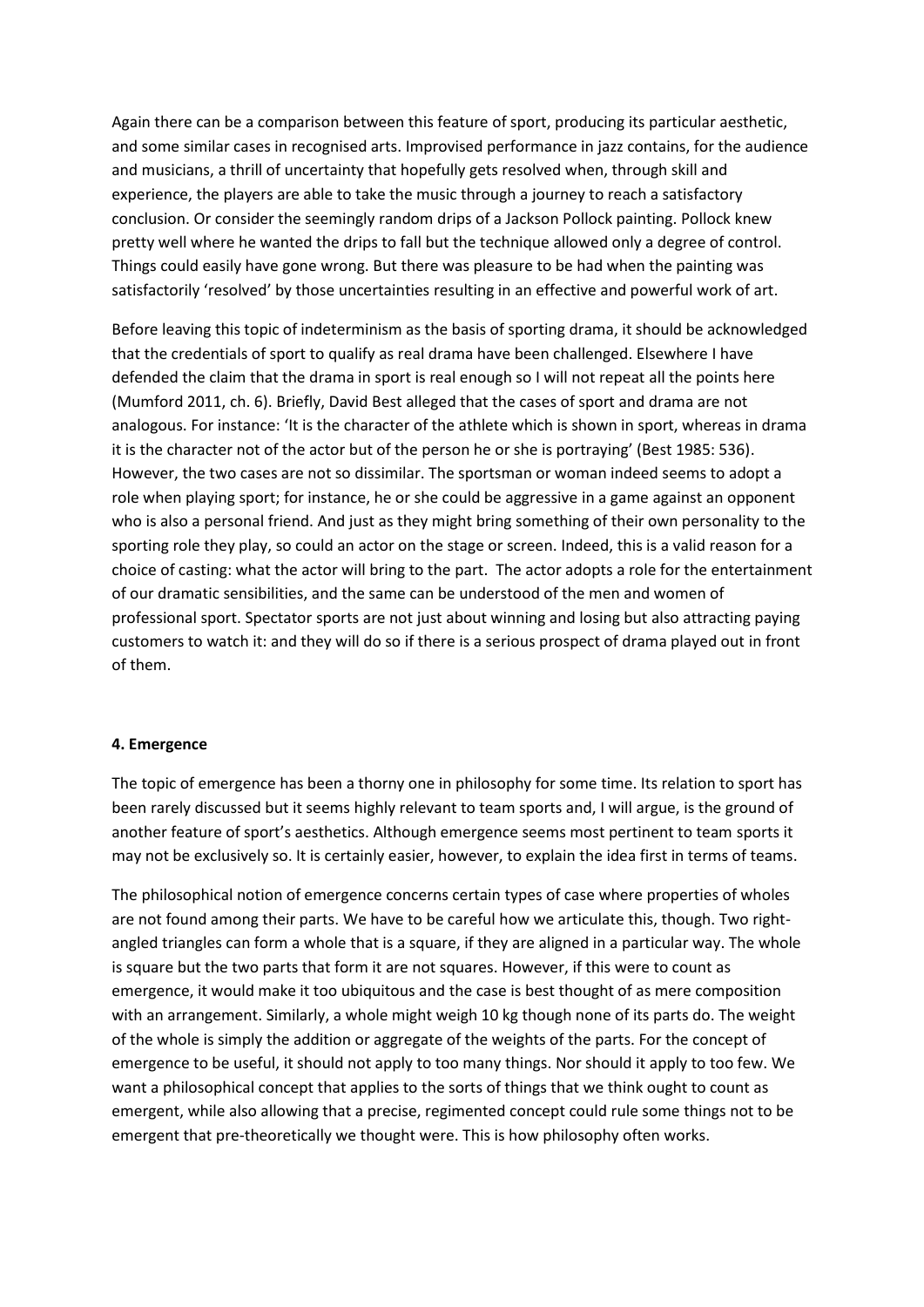A duly serviceable notion of emergence has been offered by Anjum and Mumford (2017) and which can be applied to team sports. This is called the causal-transformative model. It says that emergence is where a whole has a property or power that is not found among the component parts, nor in their mere aggregation, and that this higher-level property is a result of the causal interaction of the parts, leading to their change. This might sound complicated but it is simple once one has a few examples.

First, a non-sporting case. Water has a power to put out fires but none of its constituents do. Hydrogen and oxygen would both fuel fires. So how can the whole have this property that none of its constituents have? The answer seems to be that the parts of a water molecule – two hydrogen atoms and one oxygen atom – causally affect each other when they bond. The vacant spaces in the outer shells of electrons are completed by the binding; and given that many of the chemical properties of things are explained by their outer shells of electrons, it is not mysterious that in changing the constituents through the binding process the whole does not simply inherit the properties that the parts had before they were binded.

Now let us consider a sporting example. Some teams can be greater or better than the sum of the abilities of the individual players that make them up – were those players to be considered in isolation – while some can be worse. A good team plays as a whole, instead of as a collection of individuals. They become a unit that, if it is well-functioning, affects the individual constituents and makes them better players. They become transformed through their participation in the whole (Mumford 2015a). A good team can function like a single entity in which the individual is subsumed, and this creates a high-level aesthetic that is available for the spectator's appreciation. When Nottingham Forest became twice-European Champions of football with a team of previously unsuccessful players, it was seen in these terms. This counts as emergence on the causaltransformative view. The negative case would also count, where participation in a whole makes players worse and it is a bad team, though this will be unlikely to produce any positive aesthetic value.

Can emergence really be the basis of an aesthetic judgement? It might seem odd to suggest that we appreciate emergent phenomena aesthetically. But there are plausible cases in the arts for comparison. Consider a jazz quartet. If one listens to the individual musicians play their parts individually, perhaps as they rehearse, then it can certainly be interesting and appreciated. But now let us put all four players together. As a whole, they play a piece of music, which has a pleasing unity to it. Let us take it that in a situation of playing together, the musicians affect each other positively. As sometimes happens, they coax the best performances out of each other, feeding off the energy of live performance and not wanting to let the others down, maybe even competing, in a sense, to be the best among them. This can certainly produce in us an additional aesthetic appreciation: not just because of the music sounding complete but also from hearing that it is such a fine improvisation as a result of the mutually-enhancing effects of the musicians' collaboration. There can be something special about such a collective effort, particularly if one feels that the performance has a unique quality. This is the sort of thing that sends a tingle down the spine. And what is said of a collective musical performance can clearly apply to a cast of actors on the stage or screen: they too might bring the best out of each other and deliver a performance that is in some sense greater than the sum of the parts. We can appreciate not just the play but also that it was a fine delivery, performed well because the cast operated as a mutually-improving whole.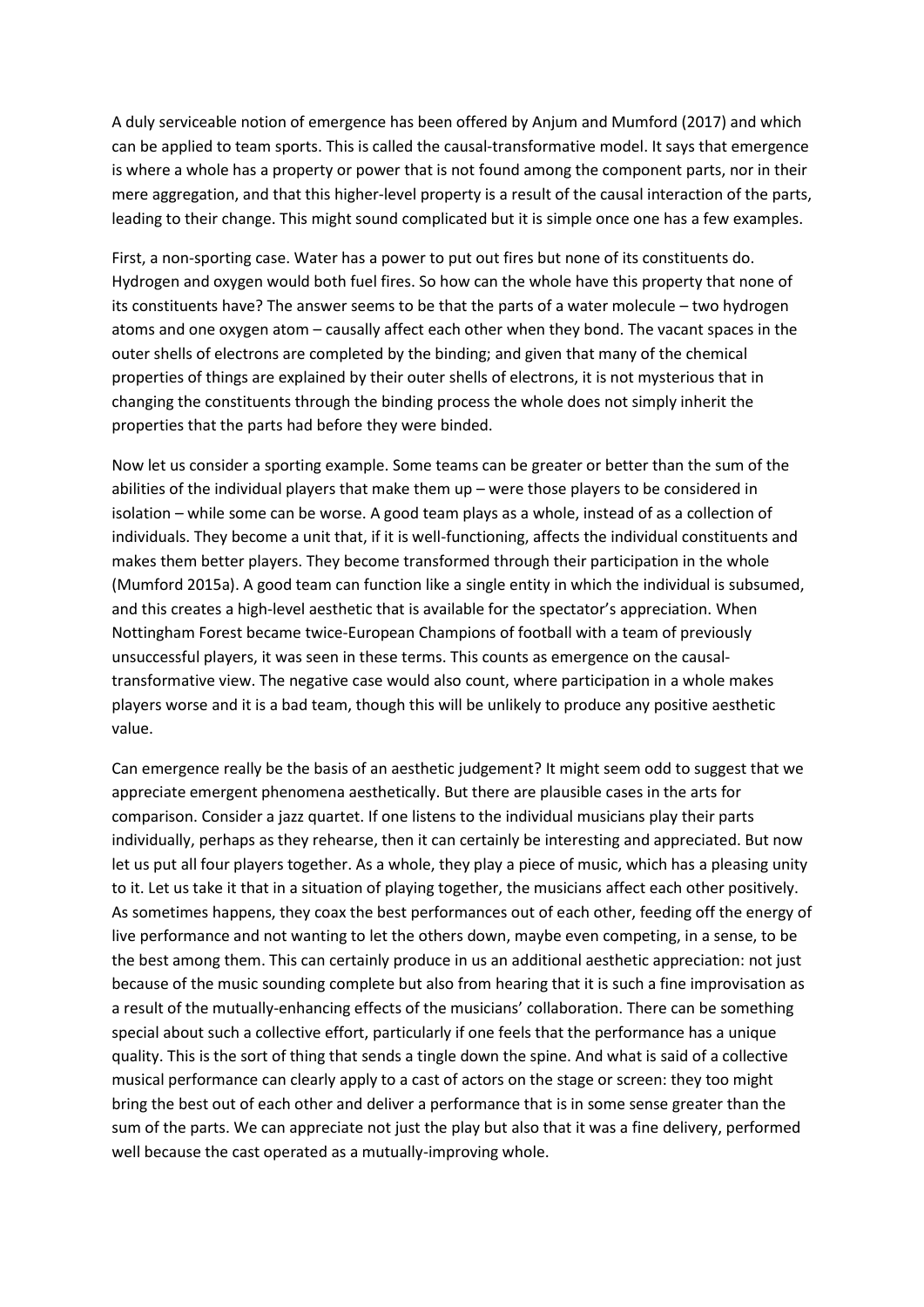The application to team sports is too obvious to labour as all the points discussed above can apply to any team sport. Seeing that a team is a well-honed machine, improving each individual's performance, is a special moment in sport: both for the spectators and, no doubt, the players. It is such performances that go down in sporting history. The team seems to be the *unit*: as if an entity in its own right, capable of performing collective actions. An organic unity in action can be wondrous. *The team* scores the goal and wins. It can be almost as if the players have lost their individual identities, which have been subsumed into the greater whole.

Although emergence has a clear application to team sports, we should probably not rule it out in relation to individual sports either. Some cases in which it could plausibly apply are where a coach and athlete work well together, bringing out the best in each other, resulting in the best possible individual performance for the athlete; or where stiff competition means that the opponents each unintentionally coax the best performance out of the other. The story of emergence is probably more complicated to tell in individual sports but it is worth remembering that an athletic performance, even in solo sports, is typically the result of a collaborative effort. The final performance can still be thought of as one part of a greater whole: the entire process that got the athlete to the starting line in well-prepared condition.

## **5. Common aesthetics**

While there are some particularities of sporting aesthetics, as described here, this is not to say that the aesthetics of sport are entirely distinct from those of art or from naturally occurring aesthetic properties such as those found in sunsets. There are also similarities, as we have seen. We look in both art and sport for aesthetic value within the categories of drama, grace, economy, symmetry, emotional and intellectual engagement, beauty, and so on. Indeed, sport and art might then have much in common, which is doubtless why sport is so commonly spoken of as if it is art. I will not follow that line, not because I see art and sport as having conflicting essences, though. On this question, a non-essentialist institutional theory of both art and sport seems more plausible. Sport, like art, is a status bestowed upon certain forms of practice by a set of historically evolving institutions. And there is little doubt that the institutions of the art world and the sporting world are almost entirely distinct. This might seem in conflict with my earlier claim that winning was the primary goal of sport. Perhaps one might be tempted to say that, in contrast, aesthetic value is the primary goal of art and this shows sport and art to have distinct essences. But a clear contrast with art could not be made on this basis. After all, it is not only sports in which the purpose is to win, which we find also in games, in gambling and in quizzes. Furthermore, it is clear that there are now many instances of art that do not have the realisation of aesthetic value as their primary goal: indeed, as no goal at all. This has been the case since at least Duchamp's fountain was deemed art.

The separation of art and sport is, then, unlikely to be found in philosophical analysis. It is a matter of culture and social practices. The more interesting philosophical issues concern the specific detail of the aesthetics of the practice. The references to art, within the context of a discussion of sport, are thus more significant insofar as they support the credentials of the identified values to be specifically aesthetic values. We could find similar values within more paradigmatic artistic practices, and this supports the claim that these are aesthetic matters. For, even if aesthetics are not the aim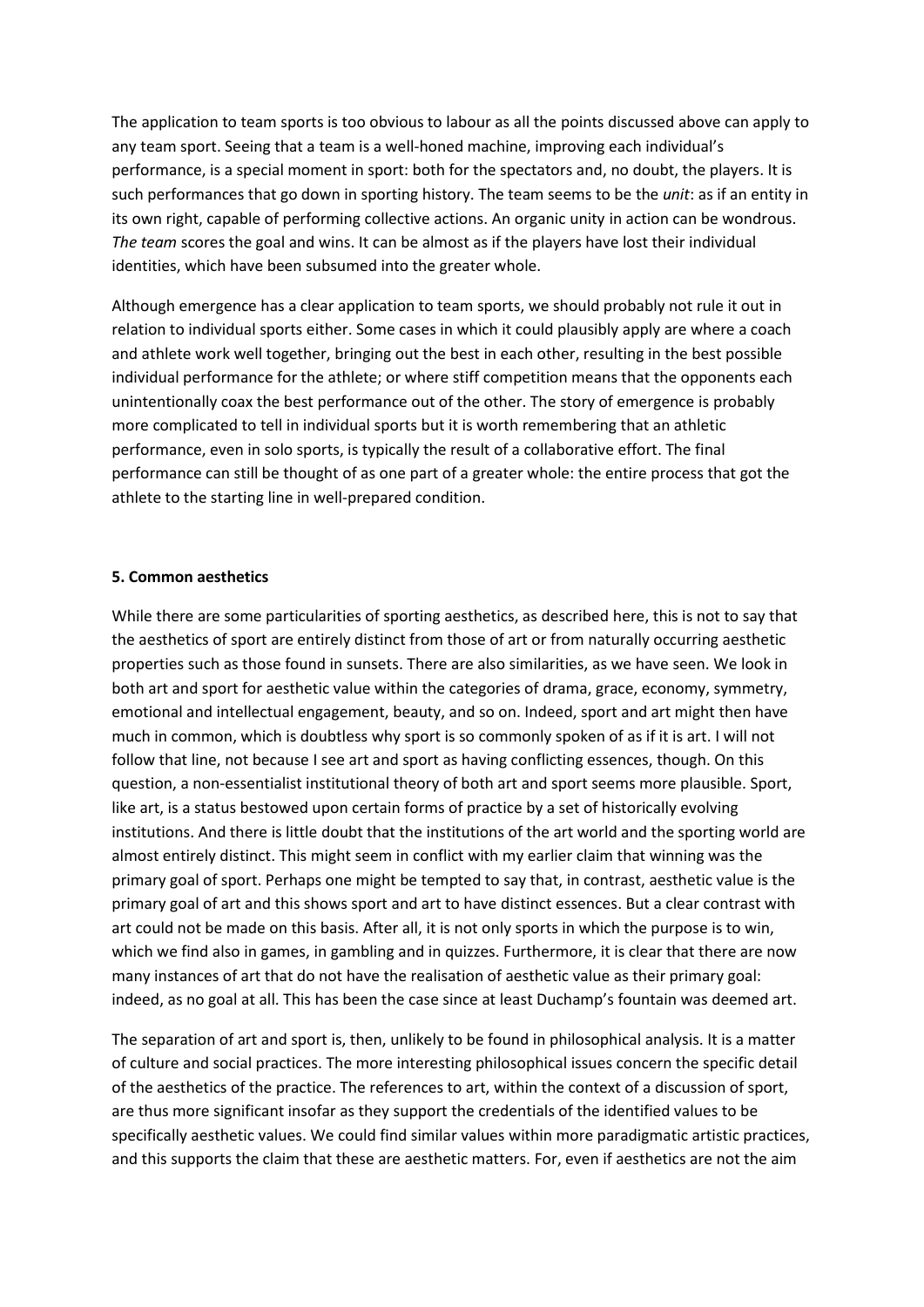of all art, it is clear that they have been closely aligned with a lot of art as it did traditionally have a function of exploring the aesthetic, even if it now does so less.

There remains a question of whether the aesthetics within sport form a unique combination that is not found in any non-sporting practice. The analysis in this paper suggests that this might be so. Embodiment is of course a vital ingredient for the aesthetic appreciation of many sports. There is an aesthetic admiration of the human form in sport, especially in gymnastics, for instance. But the same might be said of dance. There is also admiration of skill and dexterity in sport but it is far from clear that this is a specifically aesthetic concern. In focusing on the three metaphysical features of sport – competition, indeterminism, and emergence – I have been able to show the grounds of a set of aesthetic values that, taken together, do seem to form a distinctive set. While admiration of the human form is common to both dance and sport, then, if we add the competitive, indeterministic and emergent elements, then we start to get something that looks unique. If that is the case, it supports the view that sport plays a special and distinctive aesthetic role, providing an experience for the viewer that cannot be found elsewhere.

## **References**

Anjum, R. and Mumford, S. (2017) 'Emergence and Demergence', in M. Paoletti and F. Orilia (eds), *Philosophical and Scientific Perspectives on Downward Causation*, London: Routledge, pp. 92-109.

Aspin, D. (1974) 'Sport and the Concept of "The Aesthetic"', in H. Whiting and D. Masterson (eds) *Readings in the Aesthetics of Sport*, London: Lepus, 1974, pp. 117-37.

Best, D. (1974) 'The Aesthetic in Sport', *British Journal of Aesthetics*, 14: 197-213.

Best, D. (1978) *Philosophy and Human Movement*, London: George Allen and Unwin.

Best, D. (1985) 'Sport is Not Art', in W. Morgan and K. Meier (eds), *Philosophic Inquiry in Sport*, Champaign, IL: Human Kinetics, 1988, pp. 527-39.

Cooper, W. (1978) 'Do Sports Have an Aesthetic Aspect?', *Journal of the Philosophy of Sport*, 5: 51-5.

Elliott, R. (1974) 'Aesthetics and Sport', in H. Whiting and D. Masterson (eds) *Readings in the Aesthetics of Sport*, London: Lepus, pp. 107-16.

Gaskin, G., and Masterson, D. (1974) 'The Work of Art in Sport', in H. Whiting and D. Masterson (eds) *Readings in the Aesthetics of Sport*, London: Lepus, pp. 139-60.

Gumbrecht, H. (2006) *In Praise of Athletic Beauty*, Cambridge, MA: Belknap Press.

Mumford, S. (2011) *Watching Sport: Aesthetics, Ethics and Emotions*, London: Routledge.

Mumford, S. (2015) 'Metaphysics of Sport', in M. McNamee and W. Morgan (eds), *Routledge Handbook of Philosophy of Sport*, London: Routledge, pp. 274-84*.*

Mumford, S. (2015a) 'In Praise of Teamwork', *Journal of the Philosophy of Sport*, 42: 51-5.